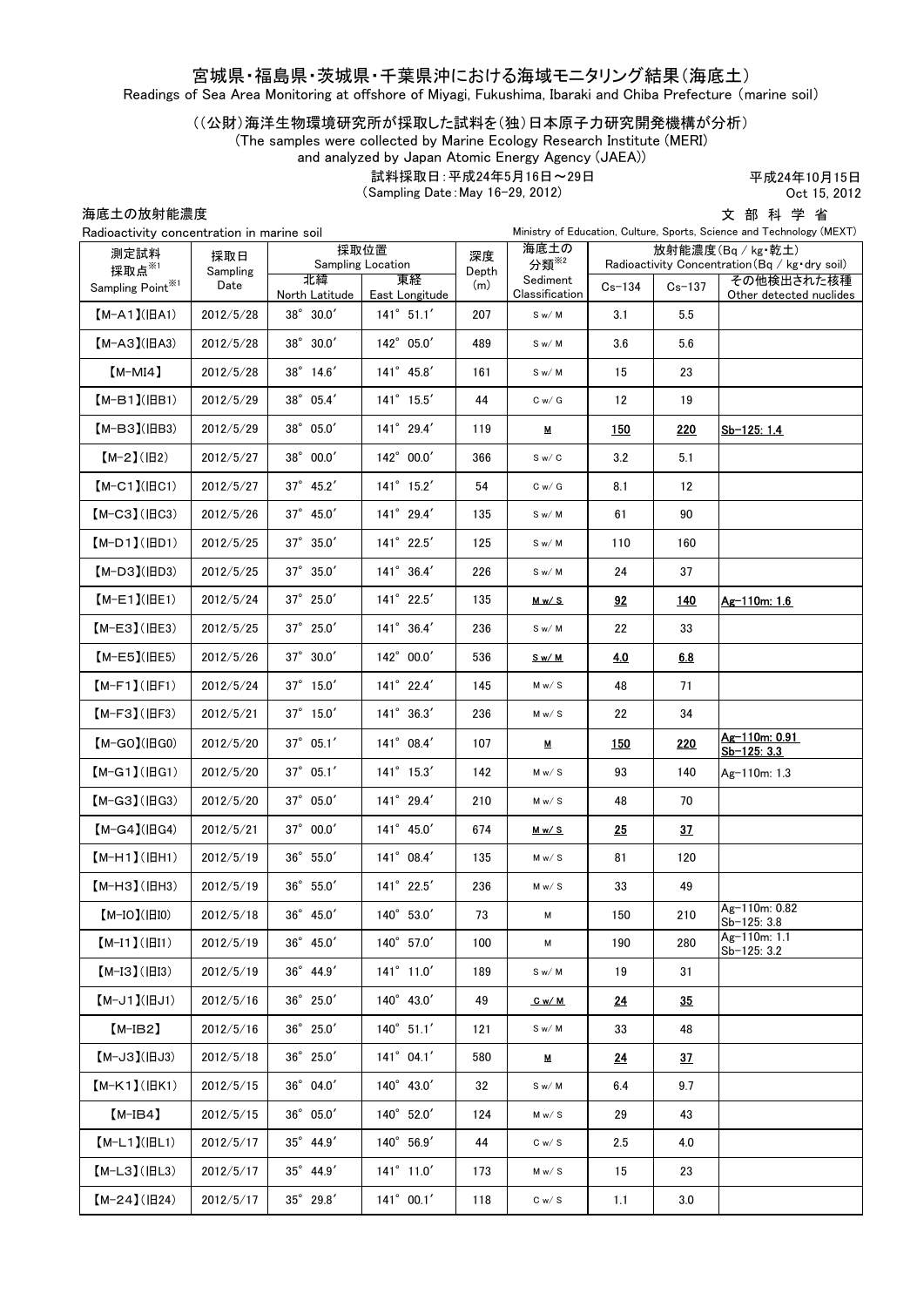\*文部科学省の委託事業により、(公財)海洋生物環境研究所が採取した試料を(独)日本原子力研究開発機構が分析。

\*The samples were collected by Marine Ecology Research Institute (MERI) and analyzed by Japan Atomic Energy Agency (JAEA)

on the project commissioned by Ministry of Education, Culture, Sports, Science and Technology (MEXT).

\*太字下線データが今回追加分。今回追加分データは、海底土表面~深さ1.5cm及び深さ1.5cm~3cmの各海底土分析値の平均値である。

それ以外は、平成24年6月15日、7月10日に公表済みであり、海底土表面~深さ3cmの海底土分析値を示したものである。

\*Boldface and underlined readings are new, which results are the mediun between 0-1.5cm and 1.5-3cm in depth from the marine soil surface. Others were published on Jun 15, Jul 10, 2012, which were obtained from soil samples at a depth of 0-3cm.

- ※1 【 】内の番号は、図の測点番号に対応。
- ※1 The character enclosed in parentheses indicates monitoring point in figure.
- ※2 C w/ G : 礫混じり粗砂 Coarse sand with Granule
- C w/ S : 中細砂混じり粗砂 Coarse sand with medium /fine sand
	- C w/ M : 泥混じり粗砂 Coarse sand with Mud
	- S w/ C : 粗砂混じり中細砂 Medium /fine sand with coarse sand
	- S w/ M : 泥混じり中細砂 Medium /fine sand with mud
	- M w/ S : 中細砂混じり泥 Mud with medium /fine sand
	- M : 泥 Mud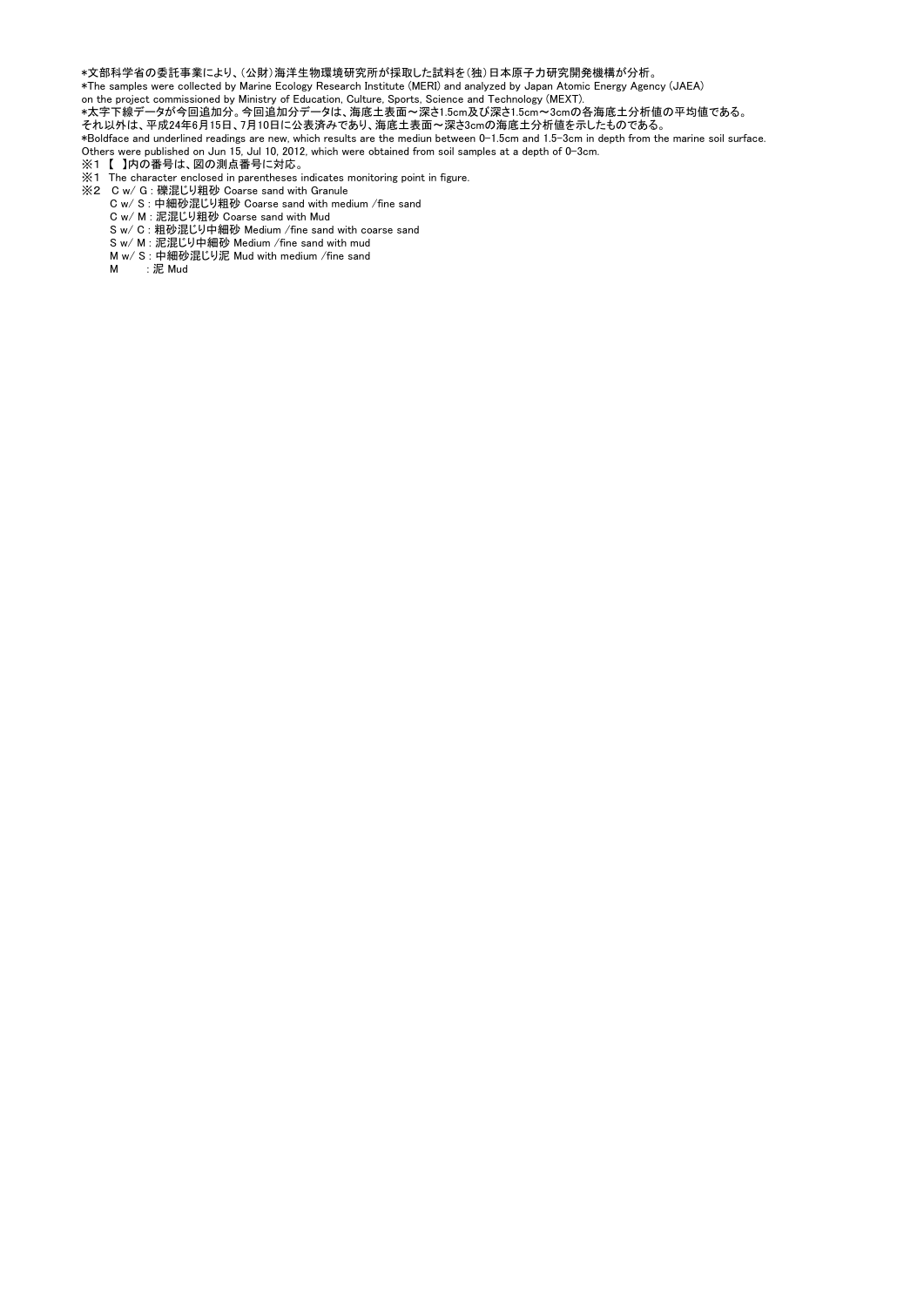#### 宮城県・福島県・茨城県・千葉県沖における海域モニタリング結果(海底土)

#### Readings of Sea Area Monitoring at offshore of Miyagi, Fukushima, Ibaraki and Chiba Prefecture (marine soil)

((公財)海洋生物環境研究所が採取した試料を(独)日本原子力研究開発機構が分析)

(The samples were collected by Marine Ecology Research Institute (MERI) and analyzed by Japan Atomic Energy Agency (JAEA))

試料採取日:平成24年5月16日~29日

(Sampling Date: May 16-29, 2012)

公表日:平成24年10月15日 (Published: Oct 15, 2012) 文 部 科 学 省

Ministry of Education,Culture,Sports,Science and Technology(MEXT)

|                       |             |                                                                                                     |               | $143^{\circ}$ |                                   |            |            |
|-----------------------|-------------|-----------------------------------------------------------------------------------------------------|---------------|---------------|-----------------------------------|------------|------------|
|                       |             |                                                                                                     |               |               | $Cs - 134$                        | $Cs - 137$ |            |
| $M-B3$ (old B3)       | 2012/5/29   | 150<br>$\overline{220}$                                                                             |               |               | 単位:Bq/kg・乾土(Unit: Bq/kg・dry soil) |            |            |
| $M-C3$ (old $C3$ )    | 2012/5/26   | 90<br>61                                                                                            |               |               |                                   |            |            |
| $M-B1(old B1)$        | 2012/5/29   | 19<br>12                                                                                            |               |               |                                   |            |            |
|                       | $-39^\circ$ |                                                                                                     |               |               | $M-A1(old A1)$                    | 2012/5/28  | 5.5<br>3.1 |
| $M-C1(old C1)$        | 2012/5/27   | $\overline{12}$<br>8.1                                                                              |               |               |                                   |            | 5.6<br>3.6 |
| $M-D1$ (old $D1$ )    | 2012/5/25   | 110<br>160                                                                                          |               |               | $M-A3$ (old A3)                   | 2012/5/28  |            |
|                       |             |                                                                                                     | <b>NARANT</b> |               |                                   |            |            |
|                       |             |                                                                                                     |               |               | $M-MI4$                           | 2012/5/28  | 23<br>15   |
| $M-E1$ (old E1)       | 2012/5/24   | $\overline{140}$<br>92                                                                              |               |               | $M-2$ (old 2)                     | 2012/5/27  | 5.1<br>3.2 |
| $M-F1$ (old $F1$ )    | 2012/5/24   | 71<br>48                                                                                            |               |               | $M-D3$ (old D3)                   | 2012/5/25  | 37<br>24   |
|                       |             | 半径20km                                                                                              | Р             |               |                                   |            |            |
|                       |             | Radius 20km                                                                                         |               |               | $M-E5$ (old $E5$ )                | 2012/5/26  | 4.0<br>6.8 |
|                       |             |                                                                                                     |               |               |                                   |            |            |
| $M-GO(\text{old }G0)$ | 2012/5/20   | 220<br><b>150</b>                                                                                   |               |               | $M-E3$ (old E3)                   | 2012/5/25  | 33<br>22   |
| $M-G1$ (old $G1$ )    | 2012/5/20   | 140<br>93                                                                                           |               |               | $M-F3$ (old $F3$ )                | 2012/5/21  | 34<br>22   |
| $M-H1$ (old $H1$ )    | 2012/5/19   | 81<br>120                                                                                           |               |               |                                   |            |            |
| $M-I0(old I0)$        | 2012/5/18   | 210<br>150                                                                                          |               |               | $M-G4$ (old $G4$ )                | 2012/5/21  | 25<br>37   |
|                       |             |                                                                                                     |               |               |                                   |            | 70<br>48   |
| $M-J1(old J1)$        | 2012/5/16   | 24<br>35                                                                                            | $\alpha$      |               | $M-G3$ (old $G3$ )                | 2012/5/20  |            |
|                       |             |                                                                                                     |               |               | $M-H3$ (old H3)                   | 2012/5/19  | 49<br>33   |
|                       |             |                                                                                                     |               |               | $M-I3$ (old I3)                   | 2012/5/19  | 31<br>19   |
|                       |             |                                                                                                     |               |               |                                   |            |            |
| $M-I1(old I1)$        | 2012/5/19   | 280<br>190                                                                                          |               |               | $M-J3$ (old $J3$ )                | 2012/5/18  | 37<br>24   |
| $M-K1$ (old $K1$ )    | 2012/5/15   | 9.7<br>6.4                                                                                          |               |               |                                   |            |            |
| $M-IB4$               | 2012/5/15   | 29<br>43                                                                                            |               |               | $M-IB2$                           | 2012/5/16  | 48<br>33   |
|                       |             |                                                                                                     |               |               | $M-L3$ (old $L3$ )                | 2012/5/17  | 23<br>15   |
|                       |             |                                                                                                     |               | Ō.            |                                   | 200km      |            |
|                       |             | $\overline{440}^\circ$                                                                              |               |               | $443^\circ$                       |            |            |
|                       |             |                                                                                                     |               |               | M-L1(old L1)                      | 2012/5/17  | 4.0<br>2.5 |
|                       |             | *図中の■は東京電力(株)福島第一原子力発電所を示す。<br>*The legend ■indicates the location of TEPCO Fukushima Dai-ichi NPP. |               |               | M-24 (old 24)                     | 2012/5/17  | 3.0<br>1.1 |

\*文部科学省の委託事業により、(公財)海洋生物環境研究所が採取した試料を(独)日本原子力研究開発機構が分析。

\*The samples were collected by Marine Ecology Research Institute (MERI) and analyzed by Japan Atomic Energy Agency (JAEA)

on the project commissioned by Ministry of Education, Culture, Sports, Science and Technology (MEXT).

\*太字下線データが今回追加分。今回追加分データは、海底土表面~深さ1.5cm及び深さ1.5cm~3cmの各海底土分析値の平均値である。 それ以外は、平成24年6月15日、7月10日に公表済みであり、海底土表面~深さ3cmの海底土分析値を示したものである。 \*Boldface and underlined readings are new, which results are the mediun between 0-1.5cm and 1.5-3cm in depth from the marine soil surface. Others were published on Jun 15, Jul 10, 2012, which were obtained from soil samples at a depth of 0-3cm.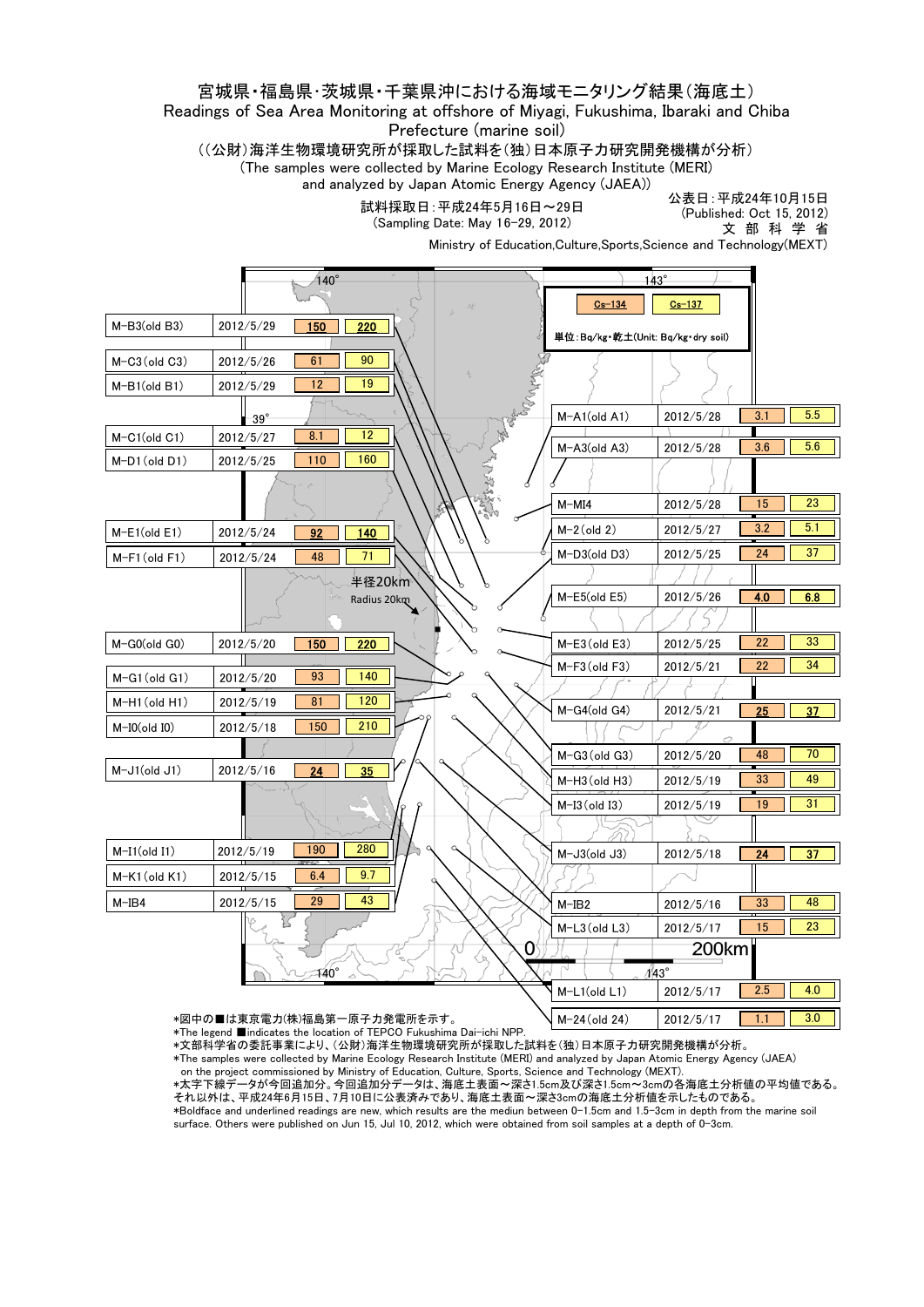### 海底土のCs-134及びCs-137の放射能濃度の傾向

Trends of radioactivity concentration of Cs-134 and Cs-137 in marine soil











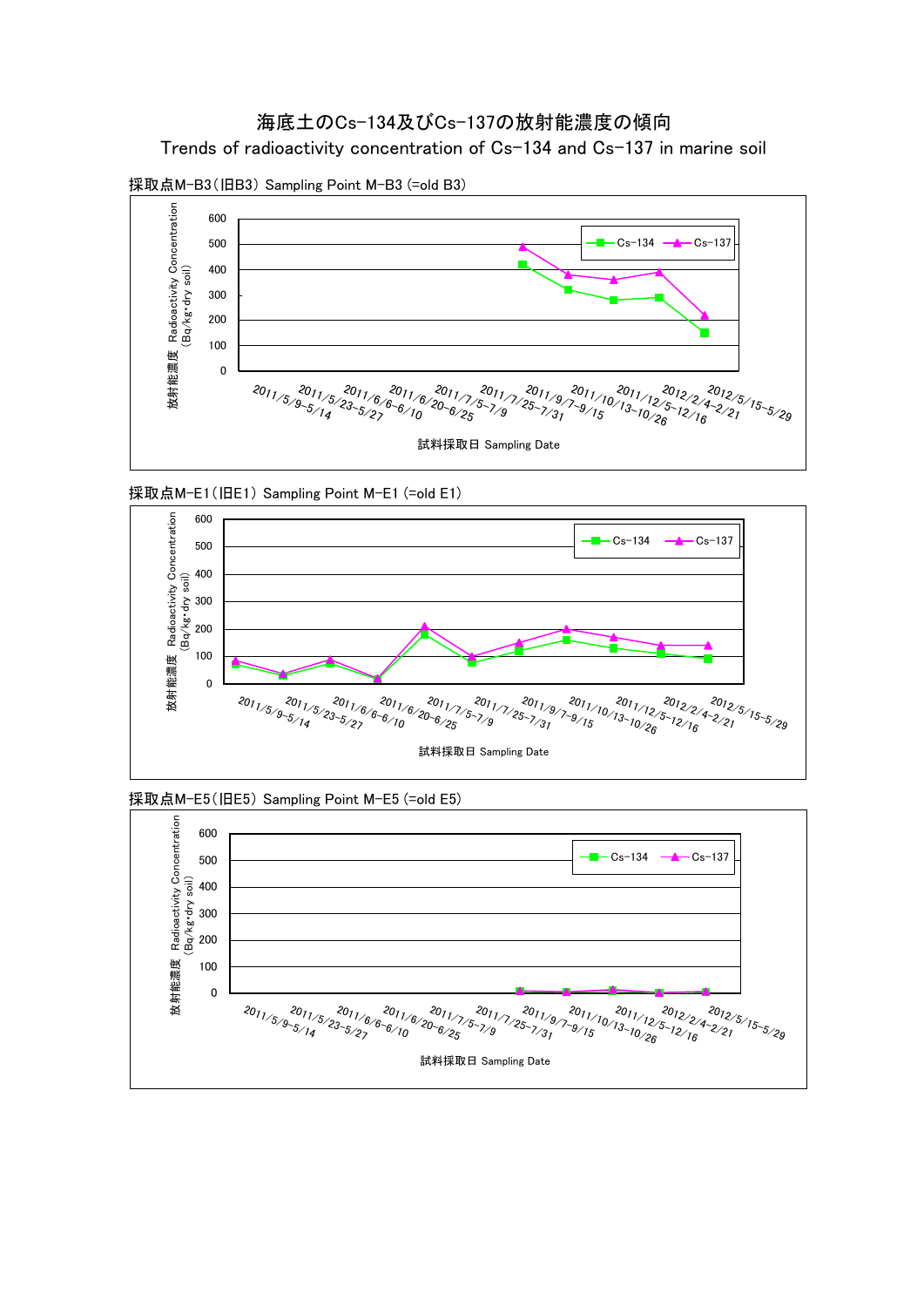# 海底土のCs-134及びCs-137の放射能濃度の傾向

Trends of radioactivity concentration of Cs-134 and Cs-137 in marine soil